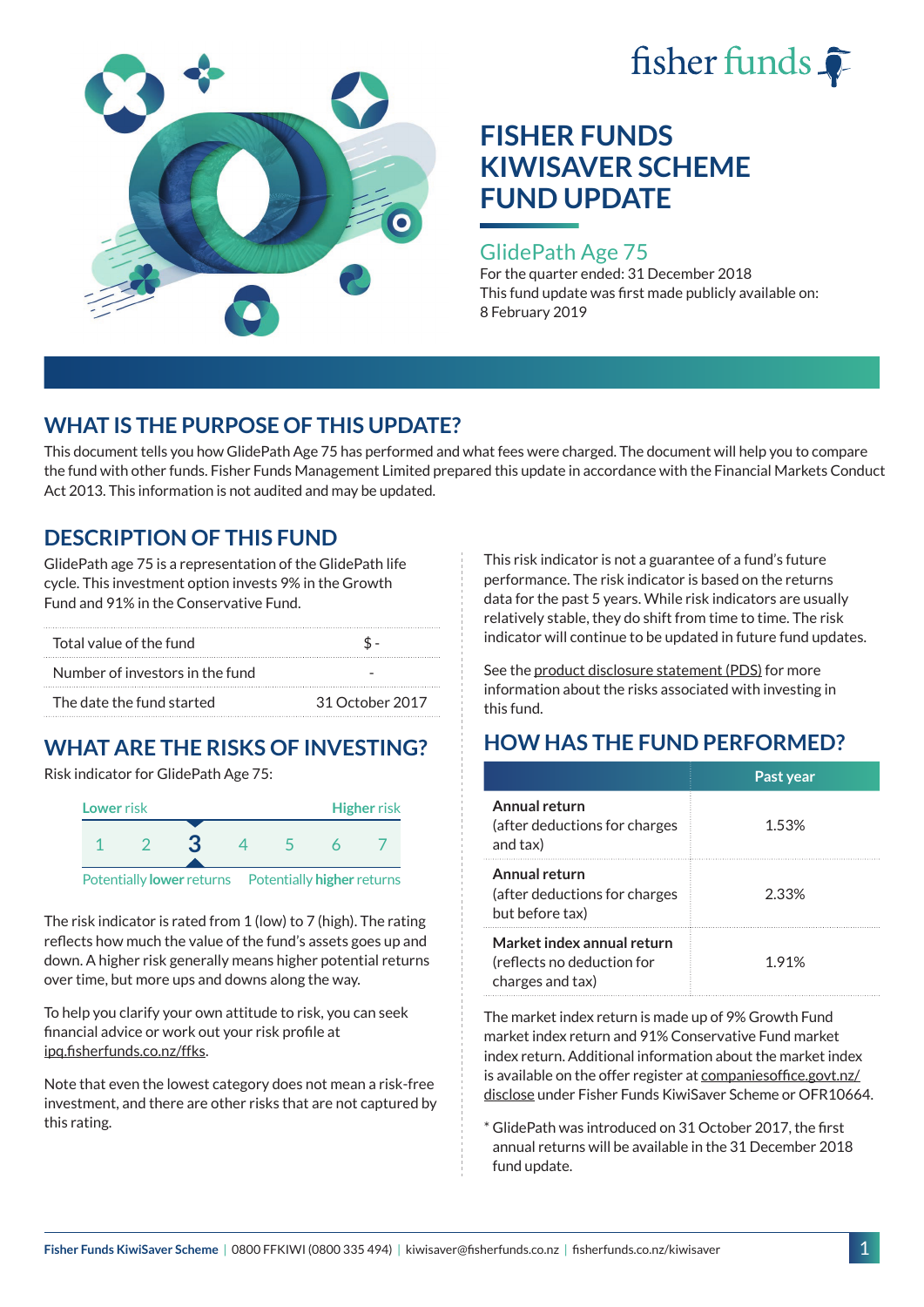### **WHAT FEES ARE INVESTORS CHARGED?**

Investors in GlidePath Age 75 are charged fund charges that include GST. In the year to 31 March 2018 these were:

|                                                       | % of net asset value   |
|-------------------------------------------------------|------------------------|
| <b>Total fund charges</b>                             | 1.02%                  |
| Which are made up of:                                 |                        |
| <b>Total management and</b><br>administration charges | 1.02%                  |
| Including:                                            |                        |
| Manager's basic fee                                   | 0.85%                  |
| Other management and<br>administration charges        | 0.13%                  |
| Total performance-based fees <sup>1</sup>             | 0.04%                  |
| Other charges:                                        | \$ amount per investor |
| Annual membership fee                                 |                        |

Small differences in fees and charges can have a big impact on your investment over the long term.

## **EXAMPLE OF HOW THIS APPLIES TO AN INVESTOR**

Sarah had \$10,000 in the fund at 31 October 2017 and did not make any further contributions. At 30 September 2018, Sarah received a return after fund charges were deducted of \$153 (that is 1.53% of her initial \$10,000). Sarah also paid \$36 in other charges. This gives Sarah a total return after tax of \$117 for the period.

## **WHAT DOES THE FUND INVEST IN?**

#### **Actual investment mix**

This shows the types of assets that the fund invests in.



#### **Target investment mix**

This shows the mix of assets that the fund generally intends to invest in.



### **Currency hedging**

The currency hedge ratios for each asset class (hedged into NZD) at quarter end are:

|                                    | <b>Benchmark</b> |       |
|------------------------------------|------------------|-------|
| International fixed interest       | 100%             | 99.1% |
| Australian equities                | 70%              | 57.8% |
| International equities             | ነበ%              | ን 9%  |
| Listed property (overseas portion) | 7ሰ%              | 70.1% |